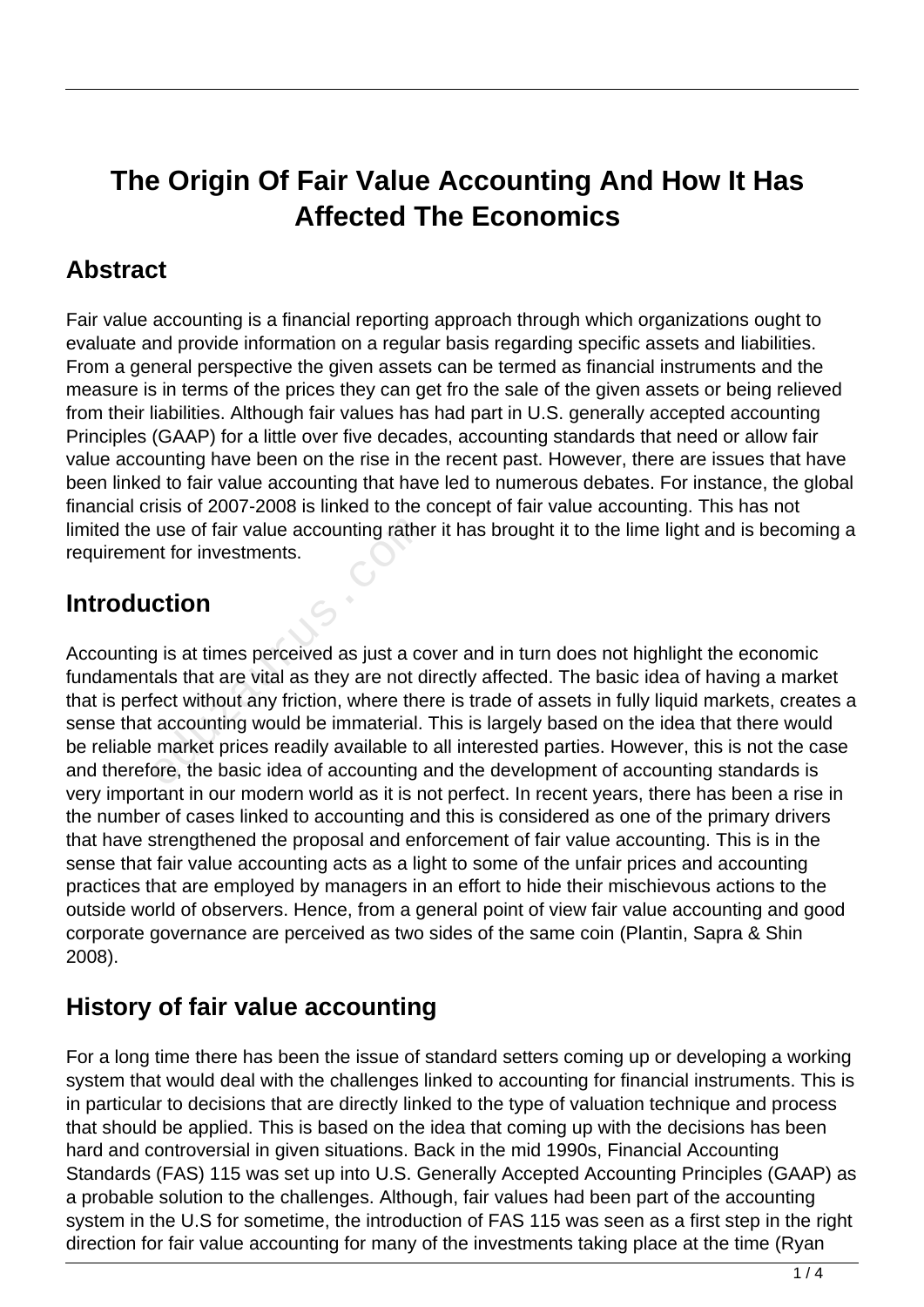#### 2008).

In early 2000, FAS 133 was set up as foundation for the improvement of the accounting form for derivative by requiring fair value measurement. In 2007, FAS 157 introduced a universal meaning of fair value. This was shortly followed by the introduction of FAS 159 that widened the ability of organizations to elect fair values as their measurement form for given financial liabilities and financial assets. In the case where market prices for similar positions are available, FAS 157 generally requires organizations to apply these prices in estimating fair values. The underlying principle for this requirement is that market prices should act as a mirror to all publicly available information regarding future cash flows, including investors' private information that is exposed through their trading. This is also in addition to current risk-adjusted discount rates. In a situation where fair values are estimated through the use of unadjusted or adjusted market prices, they are termed as mark-to-market values. If market prices for similar positions do not exist, then companies have to approximate fair values using valuation models. In relation to FAS 157 the given models have to be employed through observable market inputs such as interest rates and yield curves that are evident at frequently quoted intervals. In the case where the models are present and unobservable firm-supplied inputs such as projected cash flows established through the company's own information are to be employed (Song, Chang, Wayne, and HanYi 2009).

The primary goal of fair value measurement is for organizations to approximate to the best of their ability the prices at which the positions they hold at the moment would change hands in well planned transactions founded on current information and conditions. In their effort to attain this goal, companies have to fully incorporate their current information about future cash flows and current discount rates which are adjusted into their fair value measurements. established through the company<br>ayne, and HanYi 2009).<br>Ty goal of fair value measurement<br>of the prices at which the positions<br>and transactions founded on currencompanies have to fully incorporat<br>at discount rates which are

#### **Impact of Fair Value Accounting**

Fair value accounting presupposes that the market can make cash flow evaluation accurately. According to Christian and Leuz (2009) FASB expressed the view that "fair value portrays the market's estimate of the present value of the net future cash flows" on assets held by banks. This has in turn given rise to the question how could the market know this? However, the truth is that there is no possibility of the market knowing these predictions. It is quite evident that the market does not have necessary information on what the cash flows are to precise portfolios of mortgage-backed securities held by banks. Market participants might have the know-how that the cash flows are not what they ought to be; that the losses are larger than expected; but they cannot value these securities in a more complicated manner. There is speculation that in the recent crisis it is the market's unawareness in particular to cash flows on given portfolios that is perceived as one of the primary sources of the crisis and of the losses that the banks registered. During that period after it was apparent that there were bigger losses on mortgagebacked securities than their triple-A ratings disguised the market for these and other assetbacked securities in turn, collapsed at least one and a half years.

Although a greater number of people agree that fair value comes up with a more relevant evaluation than historical cost, it is far from perfect. For instance, there are two issues that are linked to fair value measurements today:

(1) the use of fair value accounting in illiquid markets, and (2) how and when modeling ought to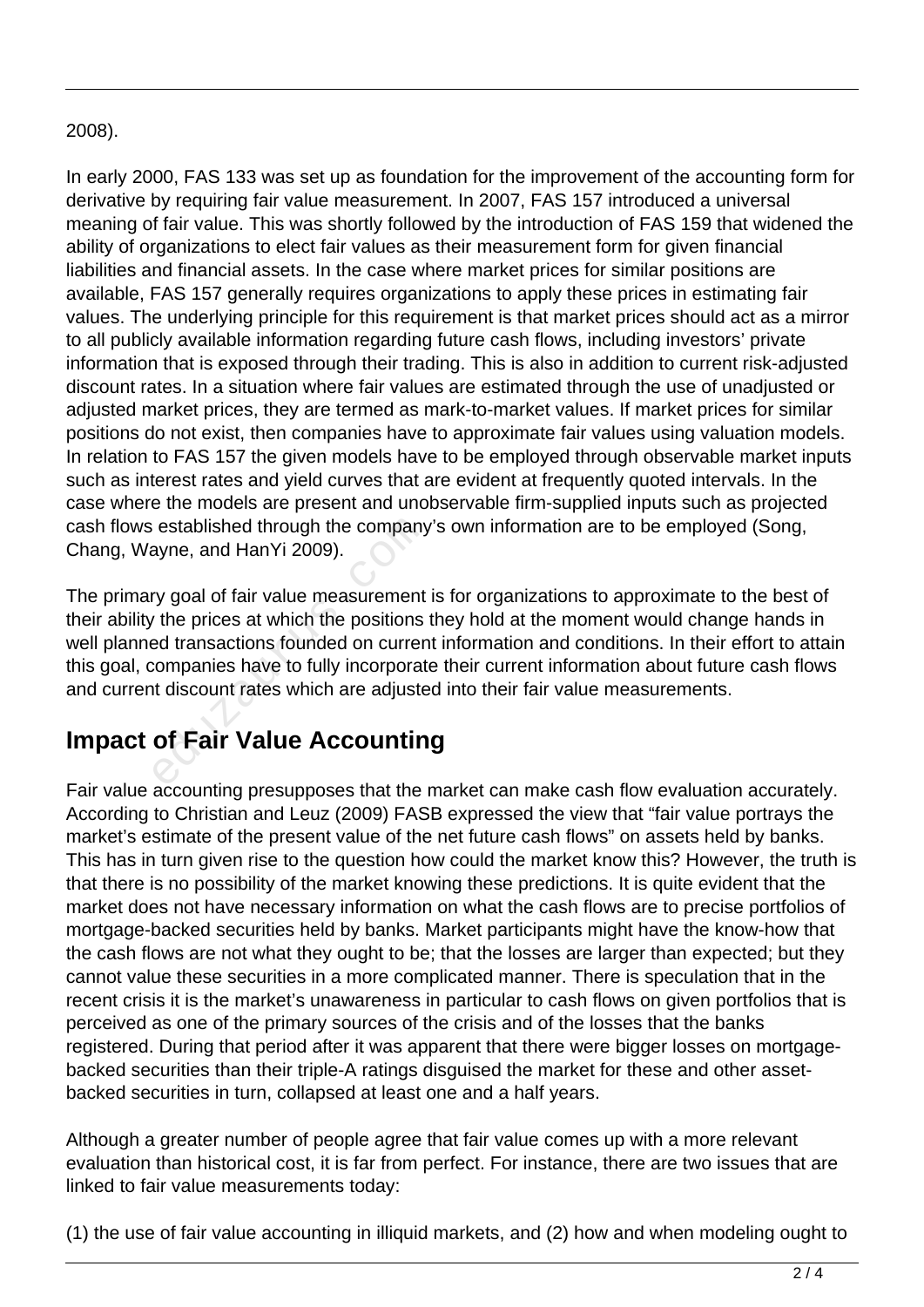be applied as the method of determining fair value (Penman and Stephen 2007). Recent credit market situations have led to large write-downs through the use of fair value measurements. Most of the charges have happened inside the banking and broker-dealer industries.

It is quite evident that firms providing credit protection through credit default changes on the under lying asset, in place of insurance contracts, have been affected by fair value measurements. Regardless of the fact that the non-payment that would activate protection may not have taken place, companies are required to take into account unrealized losses on the contract when the fair value of the underlying assets has considerably decreased. In addition to this, some corporations with investments in auction rate securities have also been affected and have which experienced declines.

The underlying principles for the application of use fair value measurements have been criticized for leading to erroneous results in the unusual market conditions recently experienced. Moreover, the given outcomes have had negative impacts on most companies in the long run. In the case where an organization is required to record losses in such an environment, critics argue that it is an indication of bad news to investors that may lead to misleading information. They also argue that it is better to record only realized gains and losses. Taking into account this critical issue, it is vital to be aware of accounting principles such as fair value are established with the objective of providing information that will best serve the interests of investors, enterprises and policy makers in the long run (Ryan 2008).

In response to the concerns regarding fair value measurements that have risen in relation to the recent market illiquidity and volatility, there has been proposals made that fair value accounting should be suspended or changed for certain financial instruments. Moreover, as a counter measure also business enterprises should be given the opportunity or allowed to put into use their own models, which may present a less volatile long-term state of affairs. The current market is perceived as an anomaly and is contended a situation that should not be the case. However, in particular to the issues raised, there has to be a balance against investors' requests to know the current values of given assets (Wallison and Peter 2008). argue that it is better to record onl<br>issue, it is vital to be aware of acd<br>d with the objective of providing in<br>enterprises and policy makers in t<br>e to the concerns regarding fair variable<br>where the suspended or changed f

In balancing the factors, fair value still stands for the most effective method to show the economic realities of market conditions. In the event that fair value were suspended or reinstated with a different method based on historical cost, investors would be given the opportunity to determine the current value of these instruments through the use of their tools. This would be less a reliable tool and might limit any market recovery. There is agreement that those arguing in favor of the market being an anomaly might be correct. Moreover, if this is the case there is a high likelihood that the market might realize this and return to normal (Nissim and Penman 2008).

Although investors in general believe that fair value is suitable for measuring financial instruments, they and companies are focused on the use of fair value when it is not clear how to determine market pricing. Fair value measures require (a) using market prices regardless of how erratic the market may be, or (b) referring to prices of similar securities. If neither of these alternatives exists, firms use models to determine fair value. Earnings volatility might take place when markets become illiquid and market prices are not available. If either of the methods named above are applied, the effect on earnings may be as unpredictable as the market. The impact of fair value measurements on long-term value is another concern.